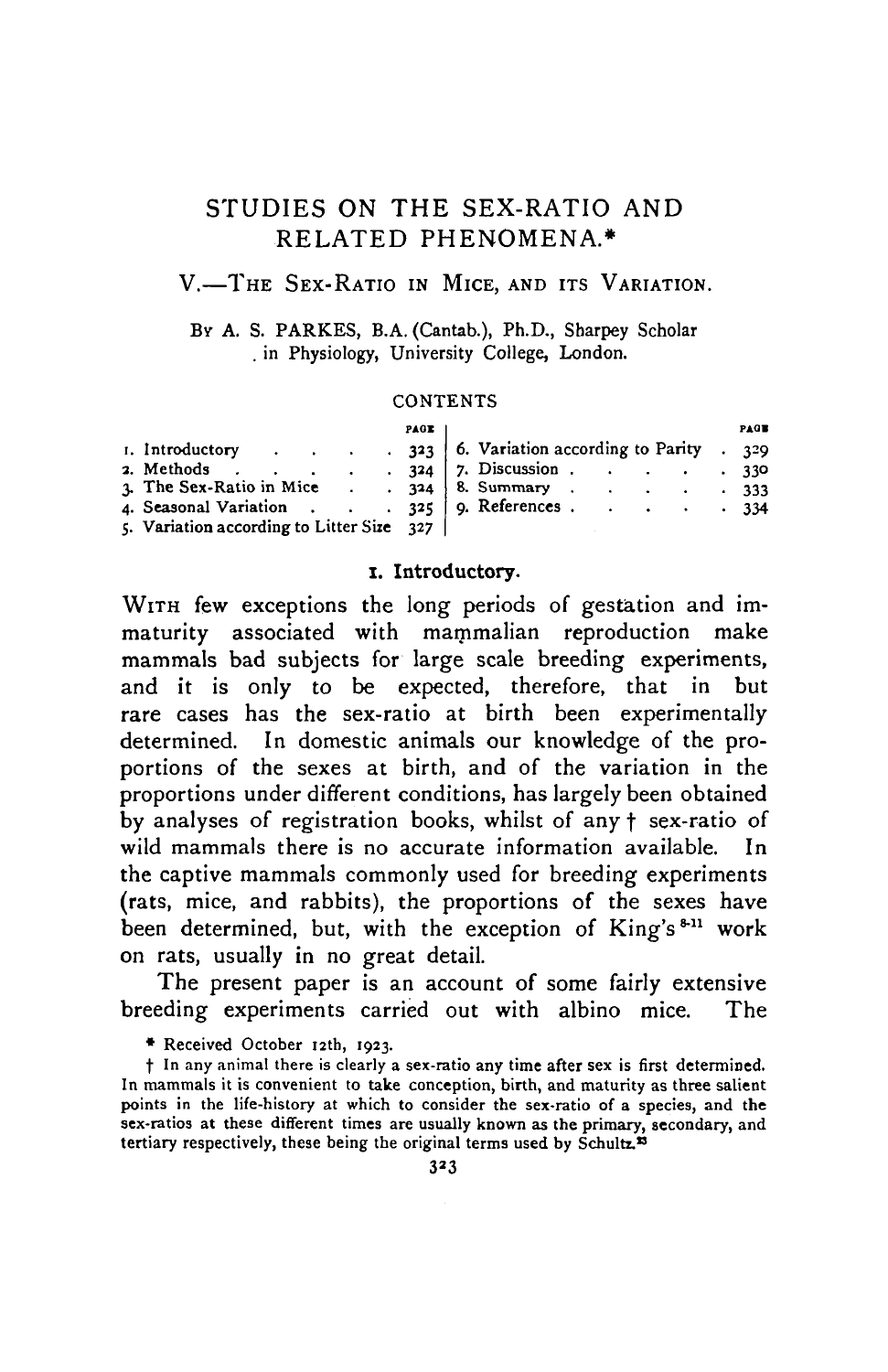points dealt with cover: the gross sex-ratio, seasonal variation, variation in the sex-ratio in different sizes of litter, and variation at different parities.\*

### **2. Methods.**t

A word or two may be said with reference to the normal breeding methods employed in the experiments described below. The mice were left in isolated pairs, and when the doe was obviously pregnant the buck was removed. This prevented much eating of young, and also prevented the doe from becoming pregnant at the cestrous period which follows, in spite of lactation, almost immediately (six to eighteen hours) after parturition. Litters superimposed in this manner were found to be peculiar as regards sex-ratio, and would, therefore, have deranged the normal breeding experiments. Young mice for rearing were weaned at three weeks, and were themselves bred from at about ten weeks. In no case of normal breeding was a male allowed more than one fem. at a time. Polygyny was found to have a certain influence  $\cup$ ... the sex-ratio.

### **3.** The **Sex-Ratio in Mice.**

Before stating my own results, it may be useful to quote the small amount of previous data which are available. Schultze<sup>24</sup> found approximate equality among over 1000 albino mice, and Copeman and Parsons<sup>2</sup> note that the number of males born is slightly in excess of that of females. With regard to Waltzing mice, Yerkes<sup>31</sup> states that the sexes appear in about equal numbers. It is probable that of these statements only Schultze's has a sufficient experimental basis.

I am indebted to Mr Darling, of the Midland Agricultural College, for the information that in 255 white mice bred by him under normal conditions the sex-ratio was 133.8. My own mice breeding records show that of the 1031 mice bred under normal conditions, 558 were males and 473 were females, a sex-ratio of 118.0. These figures do not include any results

<sup>\* &</sup>quot;Parity" is a convenient expression for the chronological number of the pregnancy: an obstetric corruption of the suffix found in "primipara," "multipara," etc.

t The work recorded in this paper was carried out in the Zoological Dept., University of Manchester.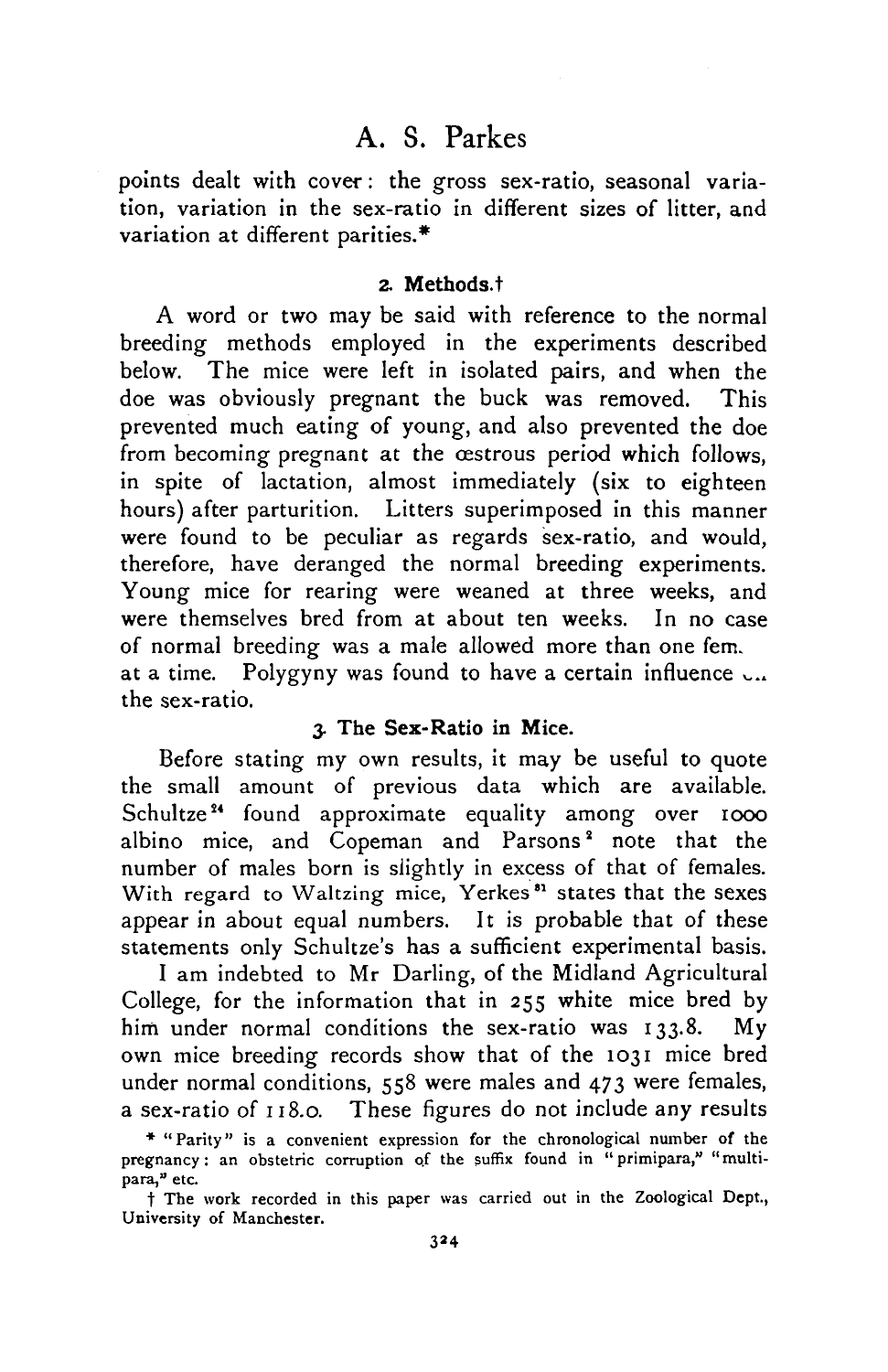of special experiments (polygyny, superfoetation, dieting, inbreeding, etc.) which were carried on at the same time, and as the numbers are reasonably extensive, the ratio 118.0 must represent something very near the proportions of the sexes at birth in the stock of mice used for these experiments.

Schultze's experiments, the only others conducted on a reasonably large scale, gave a much less proportion of males than this. The reason for this discrepancy is difficult to see, but it would seem that the sex-ratio of different stocks of mice in different places can vary considerably.

The results may now be analysed from different points of **view.**

### **4. Seasonal Variation.**

**It** may be supposed that the reproductive vigour of the animal is at its maximum during the breeding season, and it is, therefore, of interest to compare the sex-ratio of births  $\rightarrow$  sulting from conceptions which take place in the height of ...e breeding season with the products of extra-breeding season conceptions. In mammals which breed all the year round this comparison is readily made, because the true breeding season is usually easily discernible, but in mammals where breeding is restricted to the breeding season, the periods compared may be the beginning, middle, and end of the breeding season. I know of no existing data relating to the seasonal variation in the sex-ratio of albino mice, but reference may be made to one or two cases of other mammals.

In man, social conditions have to a great extent obliterated all traces of the primitive breeding season, but there is ample evidence (for detailed argument and references, see Marshall<sup>14</sup>) that one did exist. Actually, the human birth-rate does show a slight seasonal variation, and the sex-ratio has a tendency to vary inversely—to be low for births resulting from conceptions at the season of greatest fecundity, and high at times of lowest birth-rate.<sup>6</sup> It is of interest to note that this feature is much more pronounced in illegitimate births. In Cuba, Heape<sup>7</sup> found a similar thing to exist for both the black and the white population, though the inverse variation between fecundity VOL. 1.—NO. 3. 325 v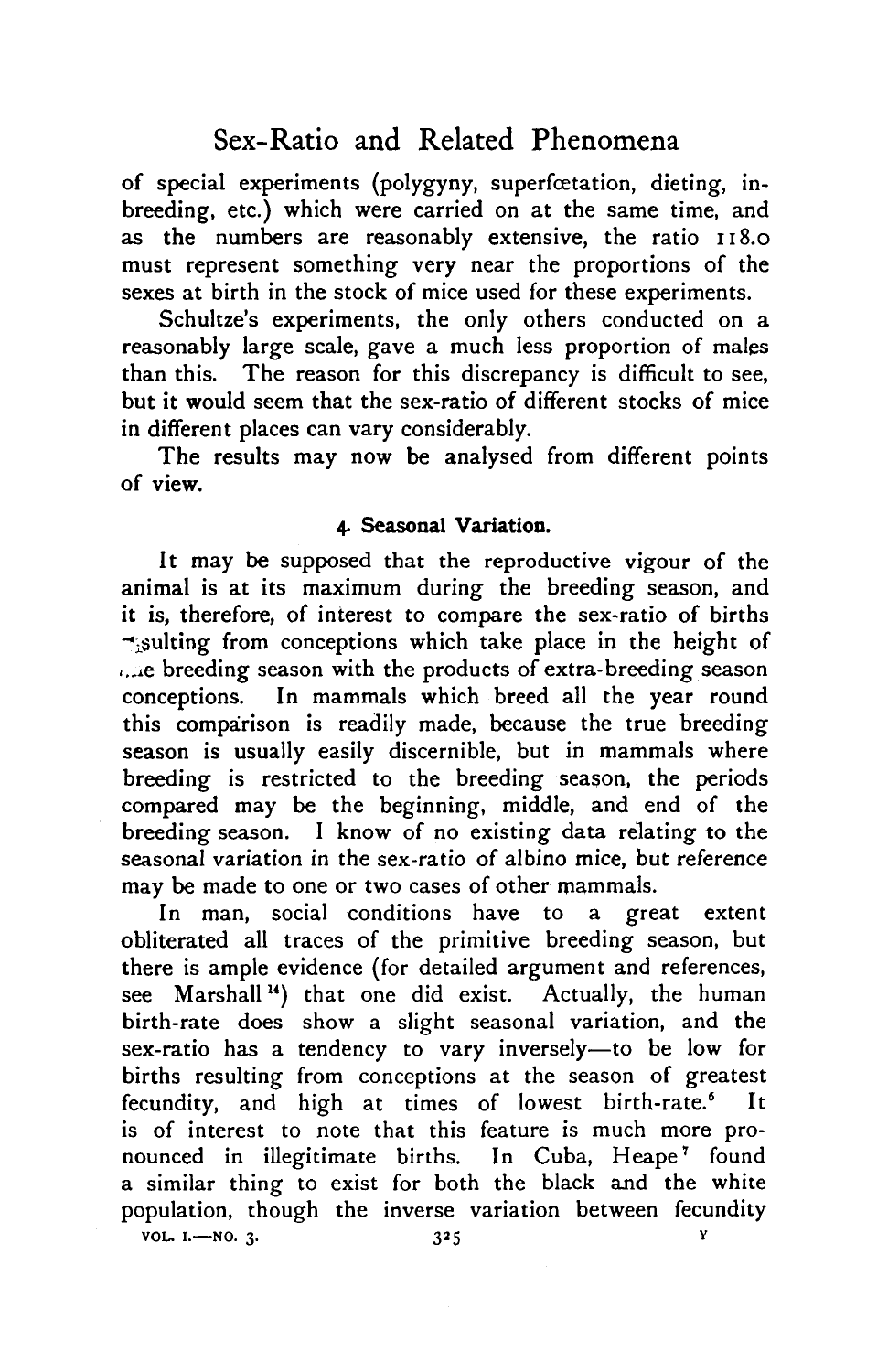and sex-ratio was much more strongly defined in the black races.

In dogs, Heape<sup>6</sup> found very considerable seasonal variation in the birth-rate, and also that in months of high birth-rate the sex-ratio was much lower than in months- of low birth-rate. In fact, for Greyhounds, nearly two males to every female were produced during the months of November and December, when the birth-rate was at its lowest.

In pigs there is little evidence that the seasonal variation in the birth-rate, which is very pronounced, is correlated with any significant variation in the sex-ratio.<sup>18</sup>

Turning to rodents, we have King's<sup>°</sup> very extensive breeding experiments with rats, to show that the sex-ratio is lowest when the reproductive vigour is at its height in March-April-May.

In view of the widespread connection between breeding season and sex-ratio in mammals, I awaited with some interest the result of the analysis of my mice breeding records. In this particular case the birth-rate is no criterion of the breeding season, owing to the fact that the number of breeding pairs was not constant. The animals, however, started to breed in March, and there can be little doubt that this time is the beginning of the breeding season, the height of which is reached in May or June.

The following table shows the monthly sex-ratio from April to October :—

| Month.                                                                                                                                                                  |                                         |                                                       | Births.                                      | Sex-ratio.                                                         | Percentage of                 |  |
|-------------------------------------------------------------------------------------------------------------------------------------------------------------------------|-----------------------------------------|-------------------------------------------------------|----------------------------------------------|--------------------------------------------------------------------|-------------------------------|--|
|                                                                                                                                                                         |                                         | Males.<br>Females.                                    |                                              |                                                                    | Males with<br>probable Error. |  |
| March<br>April<br>$\bullet$<br>May<br>$\ddot{\phantom{0}}$<br><b>Iune</b><br>$\ddot{\phantom{a}}$<br>$\bullet$<br>July<br>$\bullet$<br>August.<br>September<br>October. | ٠<br>۰<br>٠<br>٠<br>٠<br>$\bullet$<br>٠ | 12<br>42<br>$\frac{44}{78}$<br>88<br>138<br>100<br>56 | 13<br>40<br>46<br>79<br>75<br>93<br>87<br>40 | $\cdots$<br>1050<br>95.7<br>98.8<br>117.4<br>148.5<br>1150<br>1400 | $49.7 \pm 1.78$<br>56-5±1-27  |  |
| Total                                                                                                                                                                   | ٠                                       | 558                                                   | 473                                          | 118.0                                                              | 54-2土1-04                     |  |

TABLE I. *Seasonal Sex-Ratio in Mice.*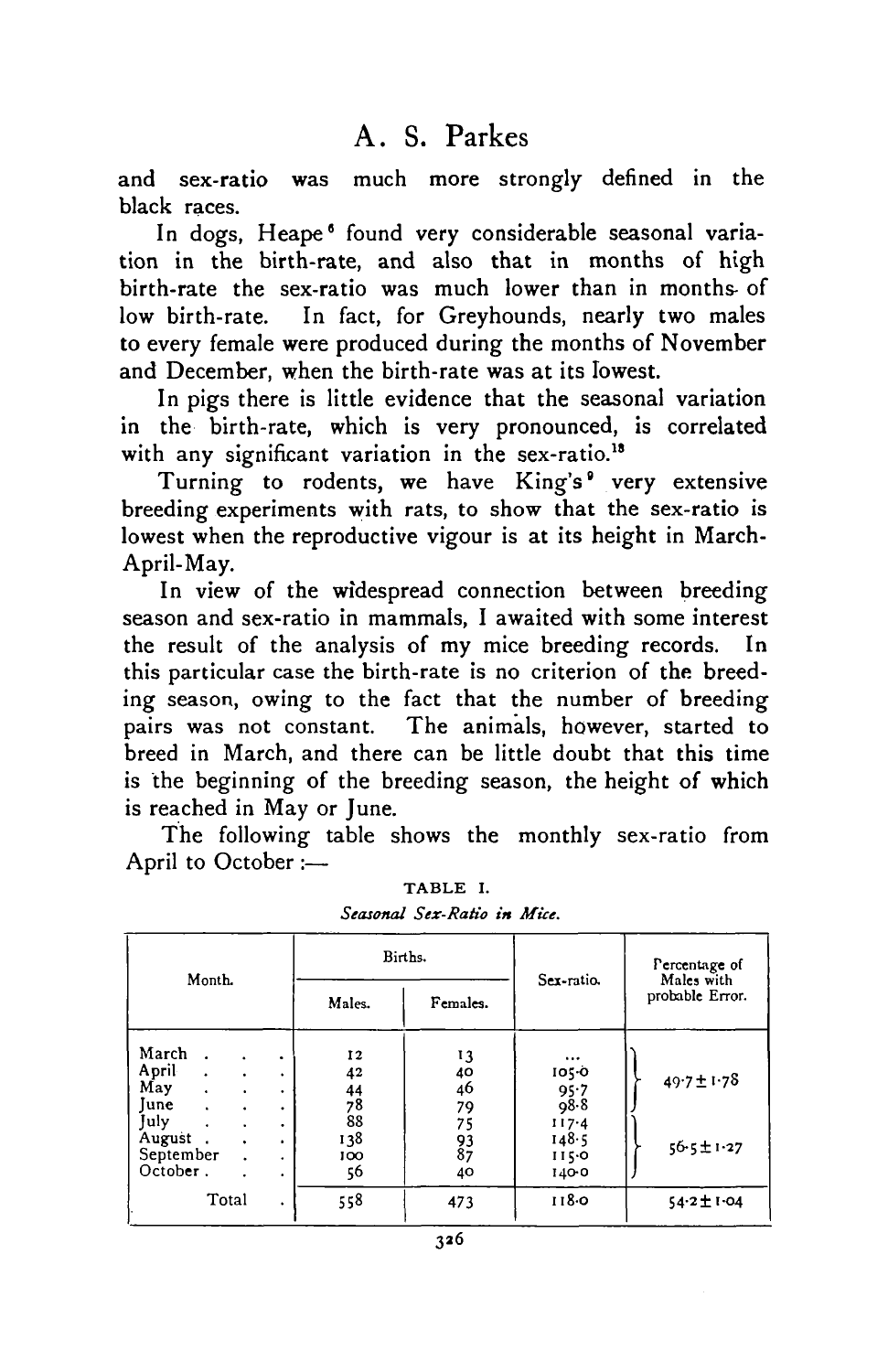Sex-Ratio and Related Phenomena A graph will conveniently illustrate this table:—



The sex-ratio at the height of the breeding season is thus significantly lower than later, and this result is quite in keeping with the experimental and statistical work which has been cited relating to the seasonal variation in the sex-ratio of mammals.

#### **5. Variation according to Size of Litter-**

**It** is difficult to suppose that the size of litter in ordinarily polytocus animals can have any definite or constant effect on the sex-ratio, and though data in mice seem to have been hitherto lacking, work on other mammals suggests no constant relationship. Multiple births in animals which are normally monotocus are obviously peculiar, and have, in fact, a peculiar sex-ratio,<sup>36</sup> but such cases are not referred to in the present paper.

Wentworth,<sup>36</sup> working on dogs and pigs, found no relationship between litter size and sex-ratio, a conclusion also arrived at by King of or rats, and Parker and Bullard,<sup>16</sup> and also Machens<sup>18</sup> for pigs. Some work of my own on pigs<sup>19</sup> seemed to suggest that the average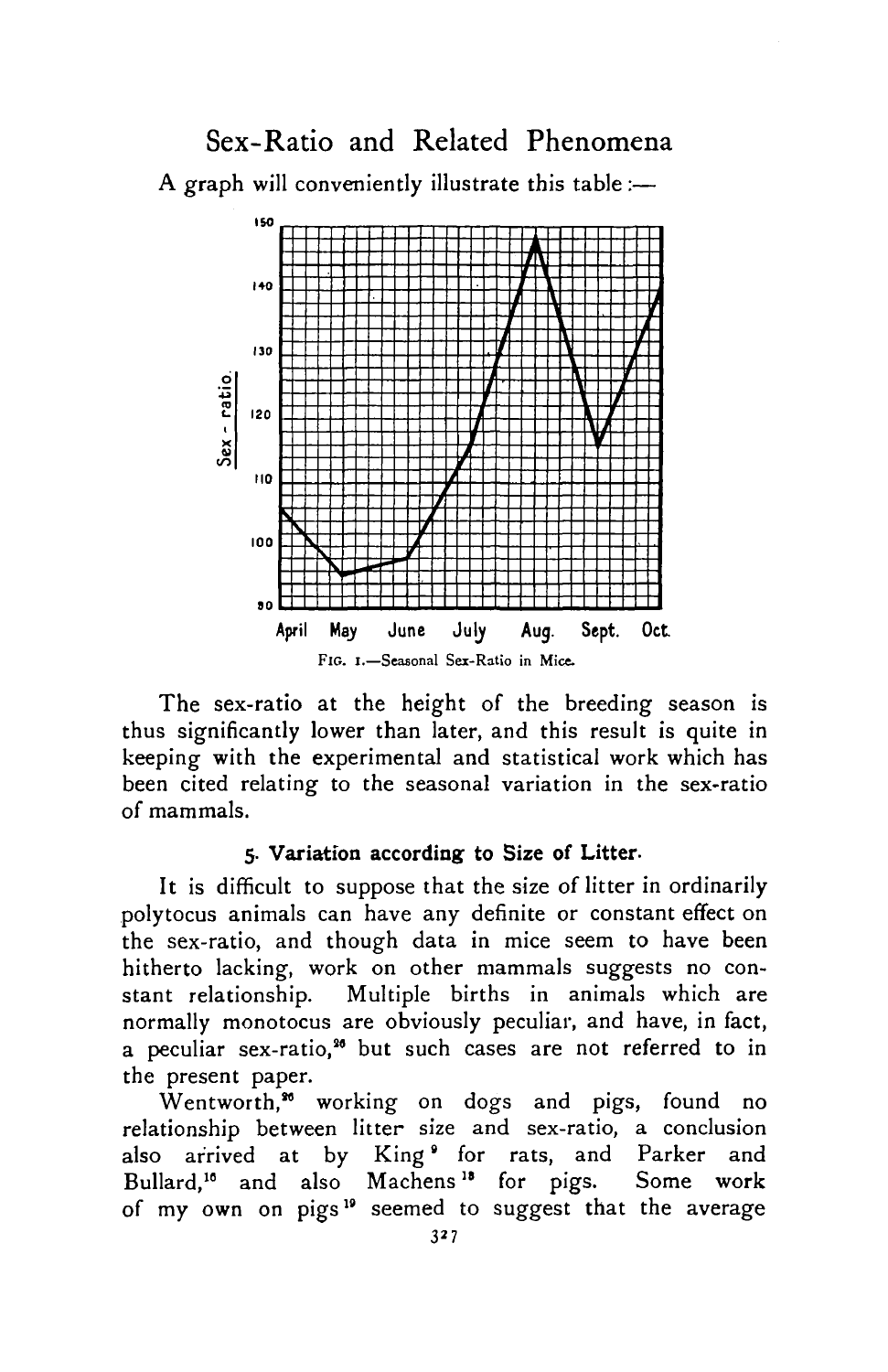sized litters have a lower sex-ratio than extreme sizes, but the connection was only loose, and fuller statistics<sup>20</sup> have not confirmed this view.

My mice records bearing on this point are summed up in the following table:—

| Size of                                         | Number<br>οf<br>Litters.                    | Number<br>of<br>Mice.   | Sexes.                                  |                            | Percentage<br>of Total | Sex-ratio.                                                              | Percentage<br>of Males    |
|-------------------------------------------------|---------------------------------------------|-------------------------|-----------------------------------------|----------------------------|------------------------|-------------------------------------------------------------------------|---------------------------|
| Litter.                                         |                                             |                         | Males.                                  | Females.                   | Litters.               |                                                                         | with prob-<br>able Error. |
| 1<br>$\begin{array}{c} 2 \\ 3 \\ 4 \end{array}$ | $\frac{3}{8}$<br>9                          | $\frac{3}{16}$<br>27    | ı<br>6                                  | $\mathbf{z}$<br>IO<br>14   | 1975                   | $\frac{41}{49}$ $\frac{3}{7}$                                           | 45.5±3.53                 |
|                                                 | $\mathbf{I}$                                | 44                      | $\begin{array}{c} 13 \\ 21 \end{array}$ | 23                         |                        | $= 83.7$                                                                |                           |
| $\frac{5}{6}$<br>$\frac{7}{8}$                  | $9$<br>$32$<br>$26$<br>32                   | 45<br>192<br>182<br>256 | 25<br>105<br>97<br>142                  | 20<br>87<br>85<br>114      | 62.98                  | 369 Z<br>306 P<br>$= 120 - 5$                                           | 54.6±1.28                 |
| 9<br>10<br>11<br>12                             | $\begin{array}{c} 12 \\ 8 \\ 6 \end{array}$ | 108<br>80<br>66<br>12   | 59<br>42<br>41<br>6                     | $\frac{49}{38}$<br>25<br>Ğ | 17.27                  | $\begin{smallmatrix} 148 & 7 \\ 118 & 9 \end{smallmatrix}$<br>$= 125.4$ | $-55 - 6 \pm 2 - 05$      |
| Total                                           | 157                                         | 1031                    | 558                                     | 473                        | 100                    | 118-0                                                                   | 54-2-土1-04                |

*Sex-Ratio and Litter Size in Mice.*

The numbers occurring at each litter size are not large enough to give a sex-ratio of any value, so the results are analysed in the above table in three groups, litter sizes I to 4, 5 to 8, and 9 to 12 ; the aggregates in each group amounting to workable numbers. At the same time the percentage of the total litters occurring in each group is given in order that the relative frequency may be seen. Group 5 to 8 includes nearly two-thirds of the total litters and, therefore, includes all the average sizes of litters. This correlates well with the fact that in this group the sex-ratio is very near the over-all average of 118.0. The extreme groups, 1 to 4 and 9 to 12, each comprise little more than one-sixth of the total litters, and clearly contain mostly atypical sizes of litters. The sex-ratio of group 1 to 4, 83.7, is significantly abnormal, while that of group 9 to 12 is less so at 125.4.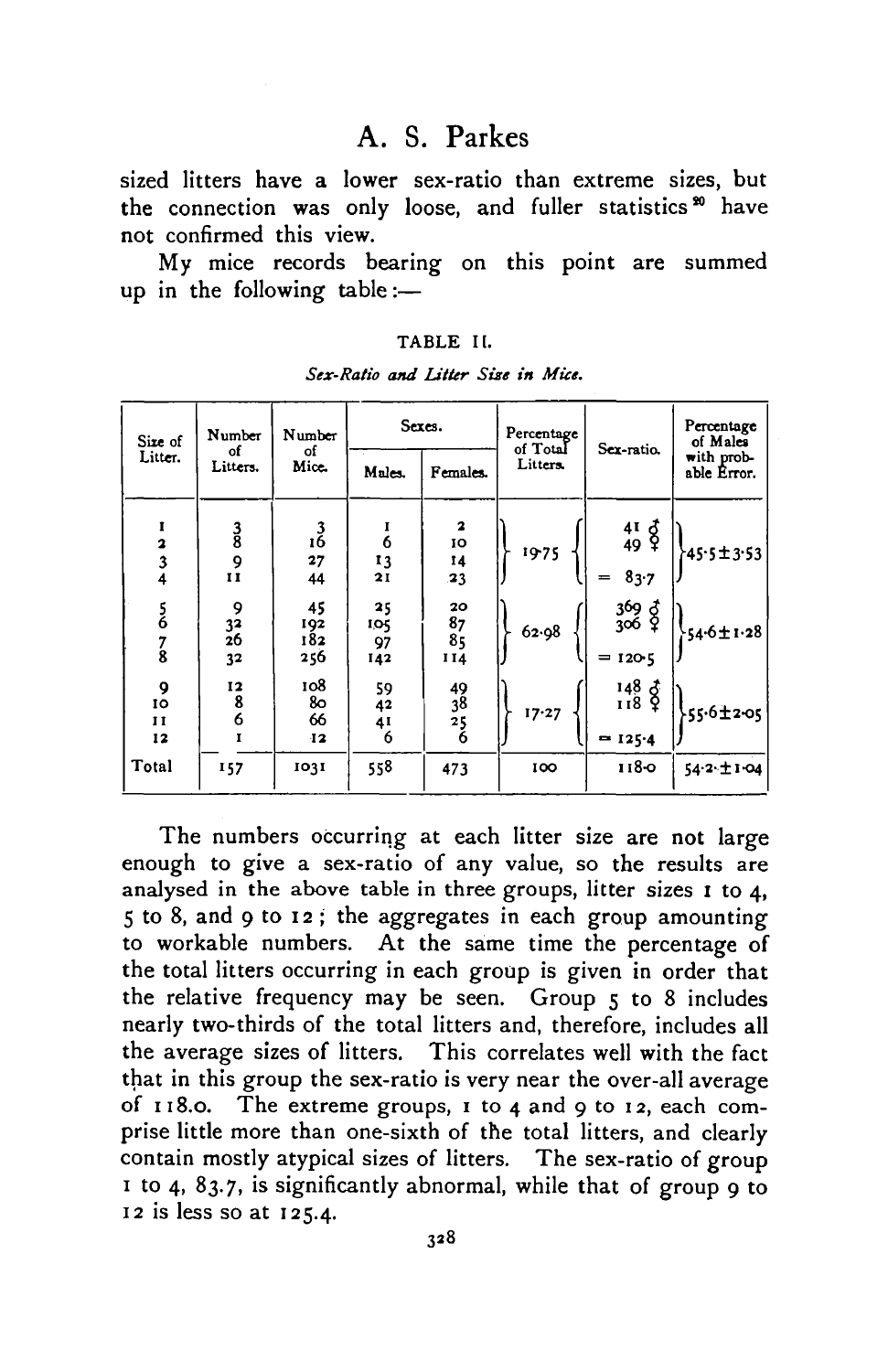## Sex-Ratio and Related Phenomena

These results give rise to the suggestion that the sex-ratio increases with litter size, but such a conclusion is probably misleading, and the question will be discussed later.



#### **6. Variation according to Parity.**

A correlation of the sex-ratio at birth with the number of the pregnancy has many times been noted for man, where a continuous drop in the sex-ratio at each succeeding pregnancy is found.<sup>4, 5, 12, 15, 22</sup>

King<sup>o</sup> found the same sort of thing to obtain in rats, and in mice, with which we are specially concerned in this paper, Copeman and Parsons<sup>2</sup> say that the proportion of males is greater in first births than in subsequent ones.

My own mice records are incomplete on this point, owing to the fact that I did not immediately begin to note the parity. I have, however, records of about 400 animals, and these work out as shown in Table III.

The very high total sex-ratio is accounted for by the fact that the particular births in which the parity was noted largely occurred in the second half of the breeding season (see section on variation of the sex-ratio during the breeding season). Even so, however, the variation between first and **VOL. 1.** —NO. 3. **329** v 2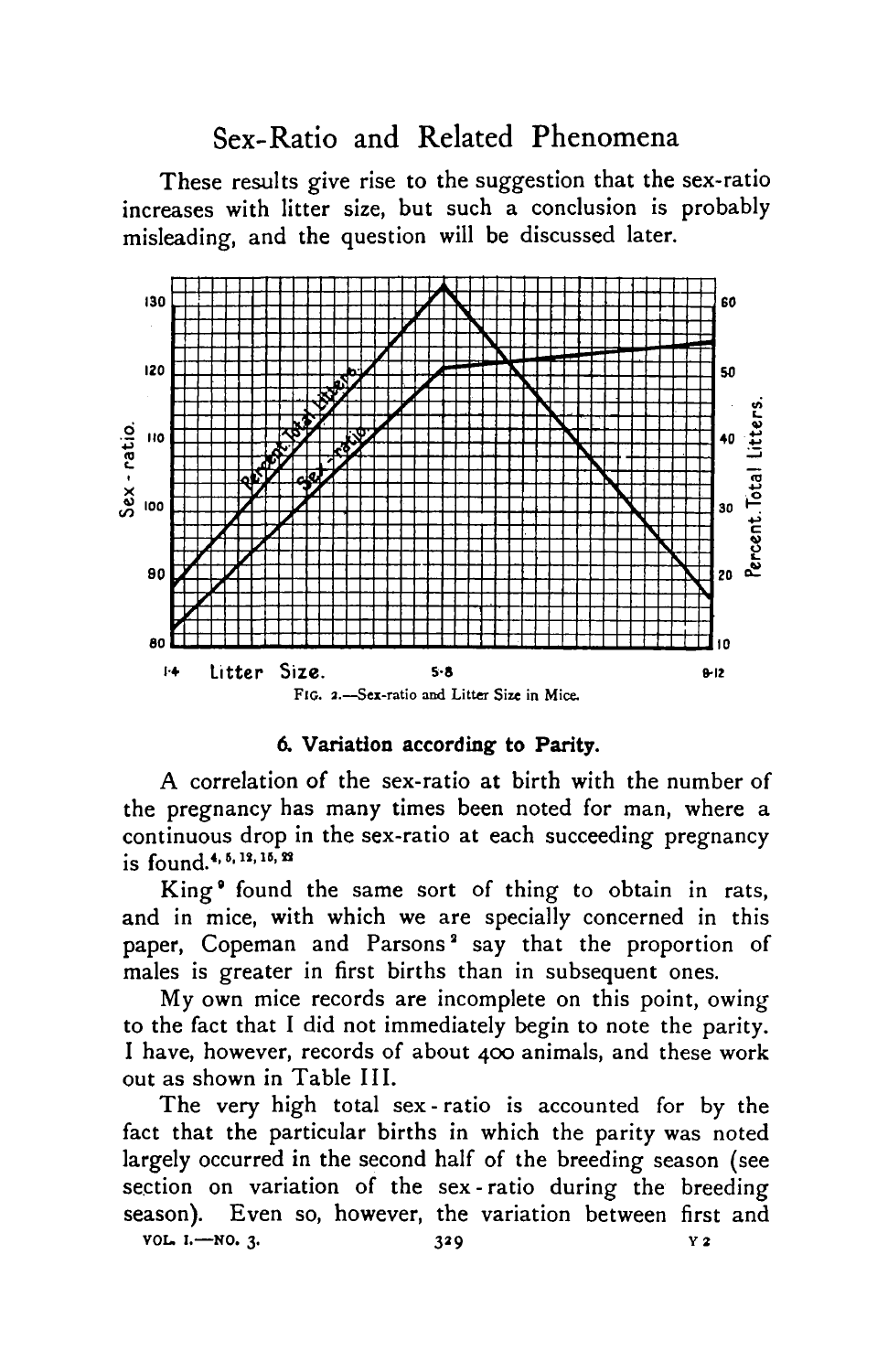subsequent births though barely significant is in the opposite direction to Copeman and Parson's results, and opposite to what we know to happen in other mammals. It is probable, however, that this result is accounted for by the fact that most of the second and higher births occurred right at the end of the breeding season when the sex-ratio is at its highest. things considered, these particular data relating to sex-ratio parity are somewhat unsatisfactory, and this experiment stands in need of repetition.

|                    | Totals. |        | Sexes.   | Sex-ratio. | Percentage of<br>Males with<br>probable<br>Errors. |
|--------------------|---------|--------|----------|------------|----------------------------------------------------|
|                    |         | Males. | Females. |            |                                                    |
| First births       | 242     | 134    | 108      | 124.2      | $55.4 \pm 2.14$                                    |
| Subsequent births. | 190     | 114    | 76       | 1500       | $60-012.39$                                        |
| Total<br>٠         | 432     | 248    | 184      | 134.9      | $57.3 \pm 1.60$                                    |

TABLE III. *Sex-Ratio and Parity in Mice.*

#### 7. Discussion.

In all considerations of the variation in the sex-ratio at birth, whether it is variation between species or in different cases of the same species, it is essential to consider the question in the light of the two factors which govern the sex-ratio at birth, namely:—

- (a) The sex-ratio at conception.
- *(6)* The amount and sex-incidence of the mortality occurring before birth.

Variation in the sex-ratio at birth can clearly be the product of variation in either or both of these, and as determinants of the proportions of the sexes at birth they merit some little attention. In mammals it is almost certain that pre-natal mortality falls preponderatingly upon the males, and in mice this is undoubtedly the case.<sup>17</sup> This means that if there is an excess of males at birth there must have been an even greater excess at conception, and as from the chromosome theory it would be expected that the sexes would be conceived in equal numbers, this fact needs explanation. Most probably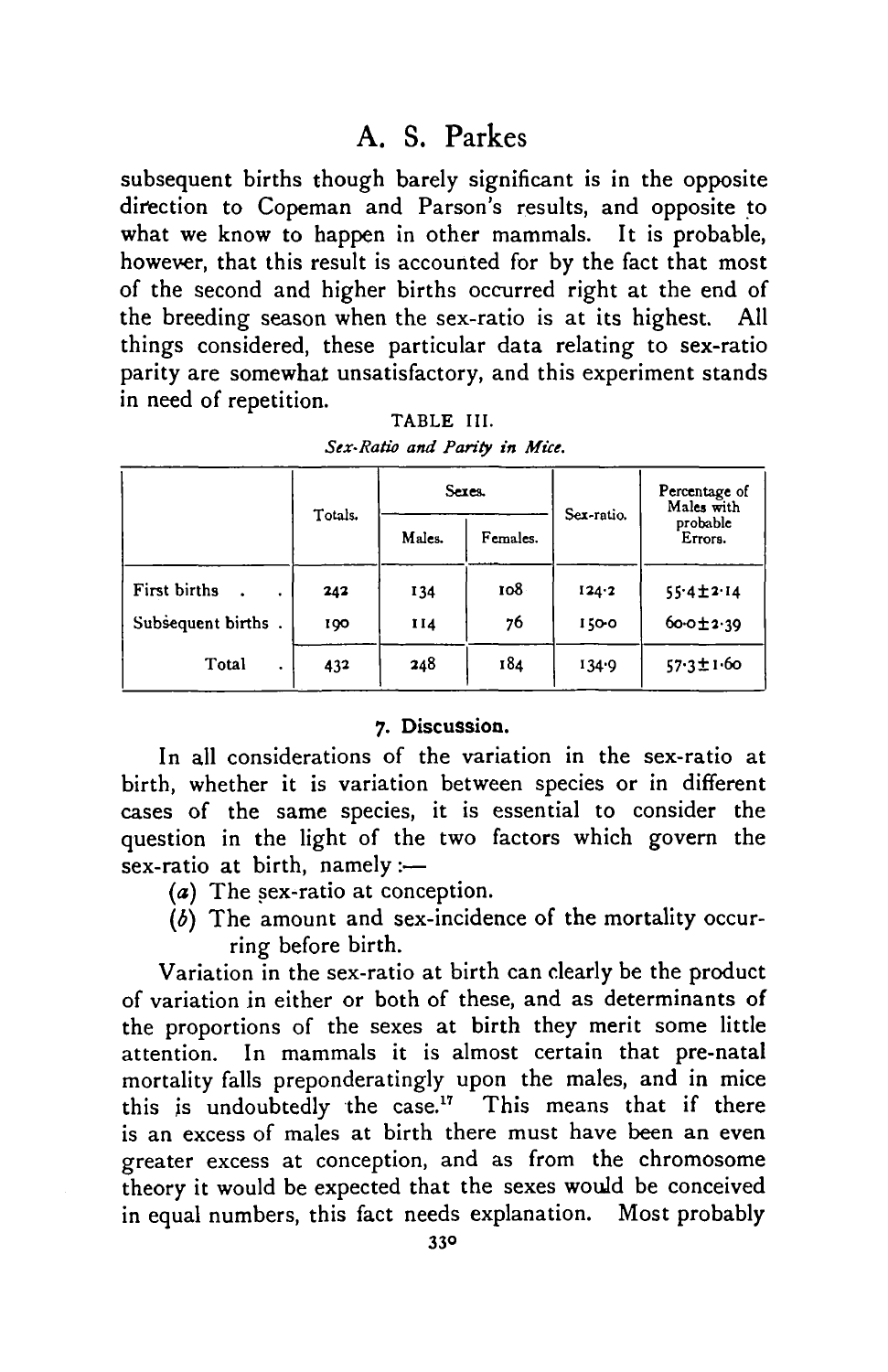## Sex-Ratio and Related Phenomena

the quantitative differentiation which exists between the X- and Y-spermatozoa in many mammals—mouse, rat, man,<sup>21</sup> dog,<sup>82</sup> horse, bull, and pig<sup>28, 29, 30</sup>-supplies this.

The constant difference between the sex-ratio of different species presents a problem of some magnitude, but it is improbable that it is caused by a constant difference in the amount of pre-natal mortality, and this leaves as a source of the difference the second factor, the ratio at conception. If, as is most probably the case, this ratio depends on the differential mobility and vitality of the X- and Y-spermatozoa, it may be supposed that owing to the amount of difference between the two types of spermatozoa varying in different species, the result of this difference, the disproportion of the sexes at conception, may also vary. That is to say, in cases where the Y-spermatozoon is only very slightly smaller and lighter than the X-spermatozoon, it will not have so great an advantage as in cases where it is much smaller and lighter, and consequently the excess of males at conception will be less.

The question of seasonal variation may be approached in the same manner. Düsing<sup>5</sup> contended that there was some seasonal variation in the amount of pre-natal mortality, $*$ but later observers, Davis,<sup>3</sup> Sozinskey,<sup>25</sup> and Whipple,<sup>27</sup> have contradicted this. In any case it seems that there is no appreciable seasonal variation. This factor, therefore, may be ruled out as causing the seasonal variation in the secondary sex-ratio. I suggest that this variation originates in variation in the proportions of the sexes at conception. In animals with a marked breeding season, the spermatozoa must towards the end be matured in comparatively unfavourable conditions, and such conditions very likely have a greater lethal effect on the apparently less hardy X-spermatozoa than on the apparently more hardy Y-spermatozoa.

Turning to the size of litter records, the results must be analysed in the light of the two factors which govern the size of litter, namely, the number of ova ovulated and the amount of mortality between conception and birth. It will be seen at once that the number of ova fertilised can hardly affect the

<sup>\*</sup> The only data of seasonal variation in the amount of pre-natal death relate to still-births, but, as shown elsewhere,<sup>18</sup> these are strictly comparable with earlier mortality.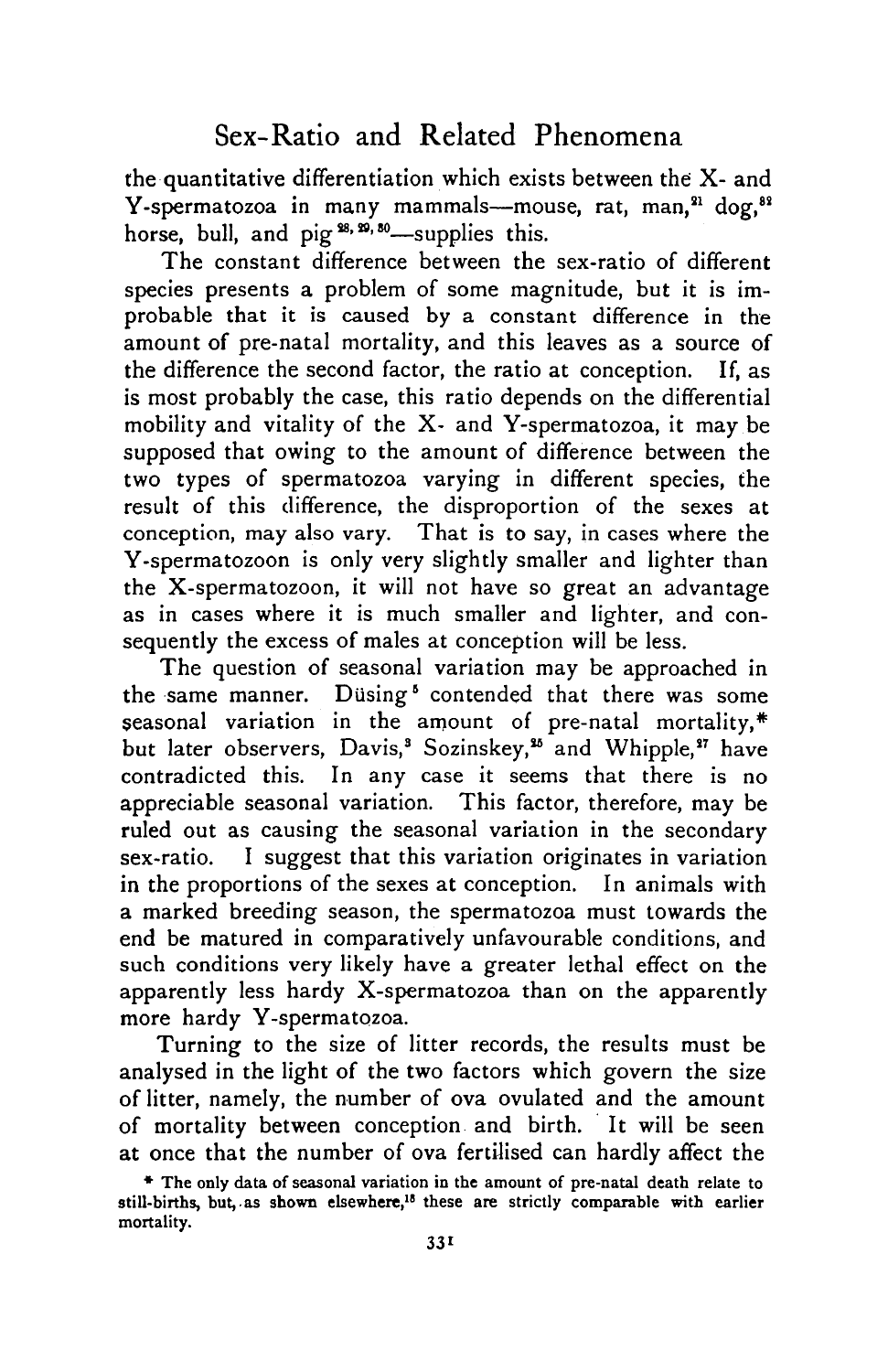sex-ratio at birth, whereas the amount of mortality during gestation certainly does.

The very low sex-ratio of mouse litters of  $I$  to  $4$  is,  $I$ think, explained by the supposition that such small litters must have been depleted by heavy pre-natal mortality. I am at present investigating this point by corpora lutea counts, but I may mention here that on one occasion I examined a rabbit in which there were only two normal foetuses and one atrophic one, whereas the corpora lutea numbered eleven. Since ovulation is not spontaneous in the rabbit this discrepancy could hardly have been caused by non-fertilisation of the ova, and, since the case occurred right at the beginning of the breeding season, corpora from a previous pregnancy could scarcely have been present (see also<sup>17</sup>). I judge that the same kind of thing happened in the case of the abnormally small litters of mice, and if so the very low sex-ratio associated with such litters would be accounted for. In the same way, the abnormally large litters can have been subjected to but little pre-natal mortality (the number of ova ovulated rarely seems to be more than twelve or fourteen), and the consequent conservation of males would, produce the high sex-ratio apparently characteristic of such litters.

It was mentioned above that investigations on sex-ratio and litter size in other mammals have given no results. These other investigations, however, seem to have all been statistical analyses of herd and stud books, to which, it may safely be said, records of very abnormally sized litters do not find their way. A pig-breeder, for instance, does not advertise the fact that his pigs produce litters of two and three, and when very large litters are produced the least promising are usually killed immediately without being recorded, so that the sow may rear the rest comfortably. As the clue to the connection between sex-ratio and litter size has to be sought in the extreme sizes of litters, pig records and records of other commercial animals form but poor material for the elucidation of this subject, and the negative and erratic results obtained in such cases are readily understandable.

Lastly, the nature of the influence of the parity on the sex-ratio may be discussed. The number of the pregnancy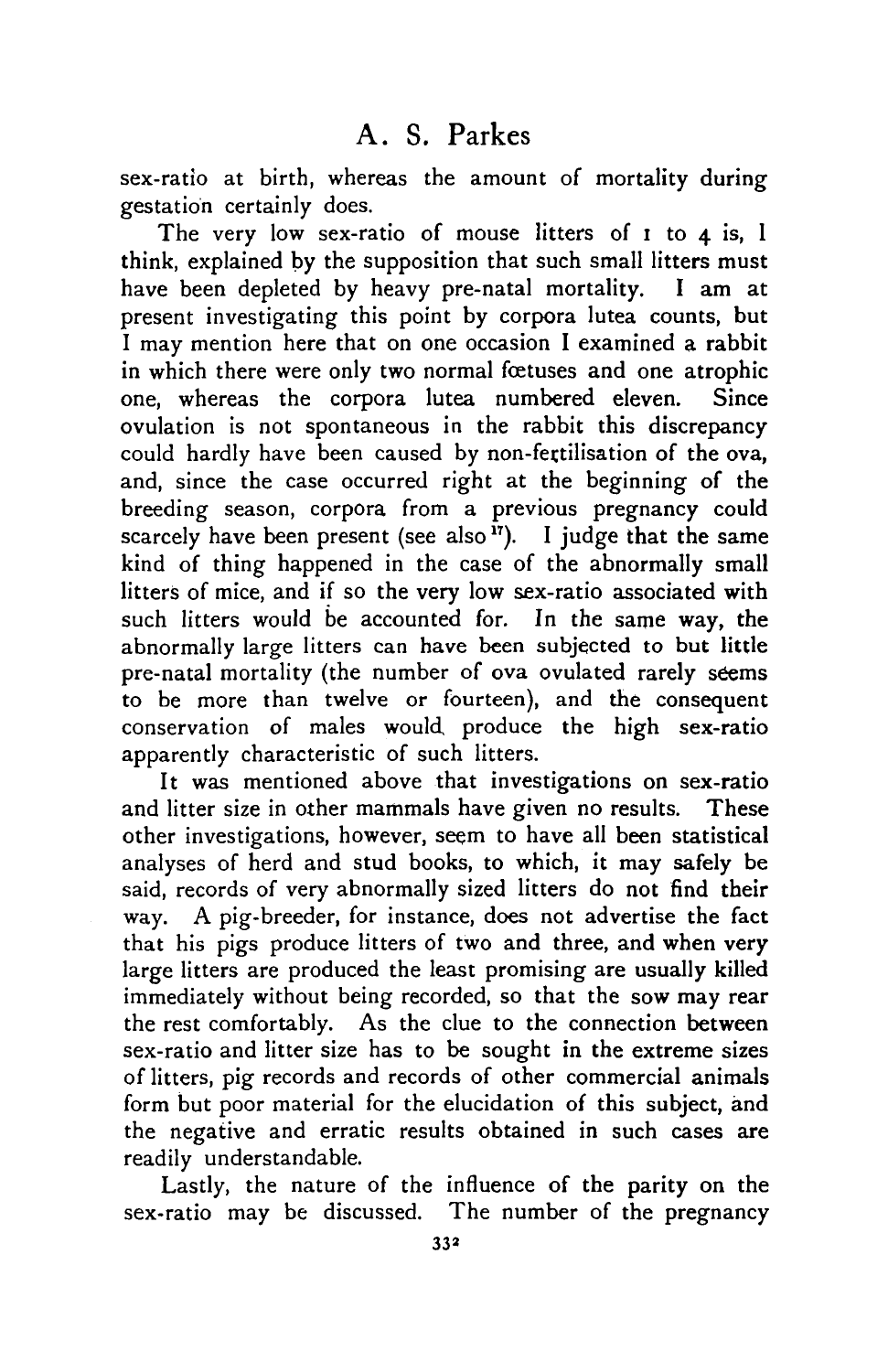# Sex-Ratio and Related Phenomena

appertains solely to the female, and the connection between the sex-ratio at birth and the parity has often been used as evidence against the chromosome theory, which, in mammals, relegates sex heterozygosity to the male. It has, however, been shown almost conclusively<sup>18</sup> that in man the variation of the sex-ratio at different parities is brought about by variation in the amount of selective post-conceptional elimination of foetuses, and not by influence exerted at fertilisation. Whether this is the same in other mammals is not yet certain, but in view of the similarity in different mammals of many phenomena of reproduction, the probability is that it will be found to be so.

Possible explanations of all the results described above have now been made, and, while the explanations cannot in all cases be said to have the authenticity of the experimental facts described in the other sections of the paper, it may be hoped that the discussion of possibilities has not failed to serve some useful purpose.

### 8. Summary.

(1) The sex-ratio of over iooo albino mice born in 157 litters worked out at 118 males per 100 females. In the records which I was able to secure of 255 other mice the ratio was 133.8.

Both these ratios are above other experimental determinations of the sex-ratio in mice.

(2) The seasonal variation in the new breeding records here presented is quite in keeping with work on other mammals, *i.e.* the ratio is lowest in the height of the breeding season and highest at the extreme end.

(3) The data relating to size of litter and sex-ratio show that abnormally small litters have a very low ratio compared with the average, and that abnormally large litters have a sexratio rather higher than the average.

(4) The sex-ratio is known in some cases to fall with each successive pregnancy, but in the present case the ratio of first births is lower than in subsequent ones.

(5) The interpretation of these facts, on the dual basis of the chromosome theory of sex determination and the sexually selective pre-natal mortality which is known to occur, is attempted.